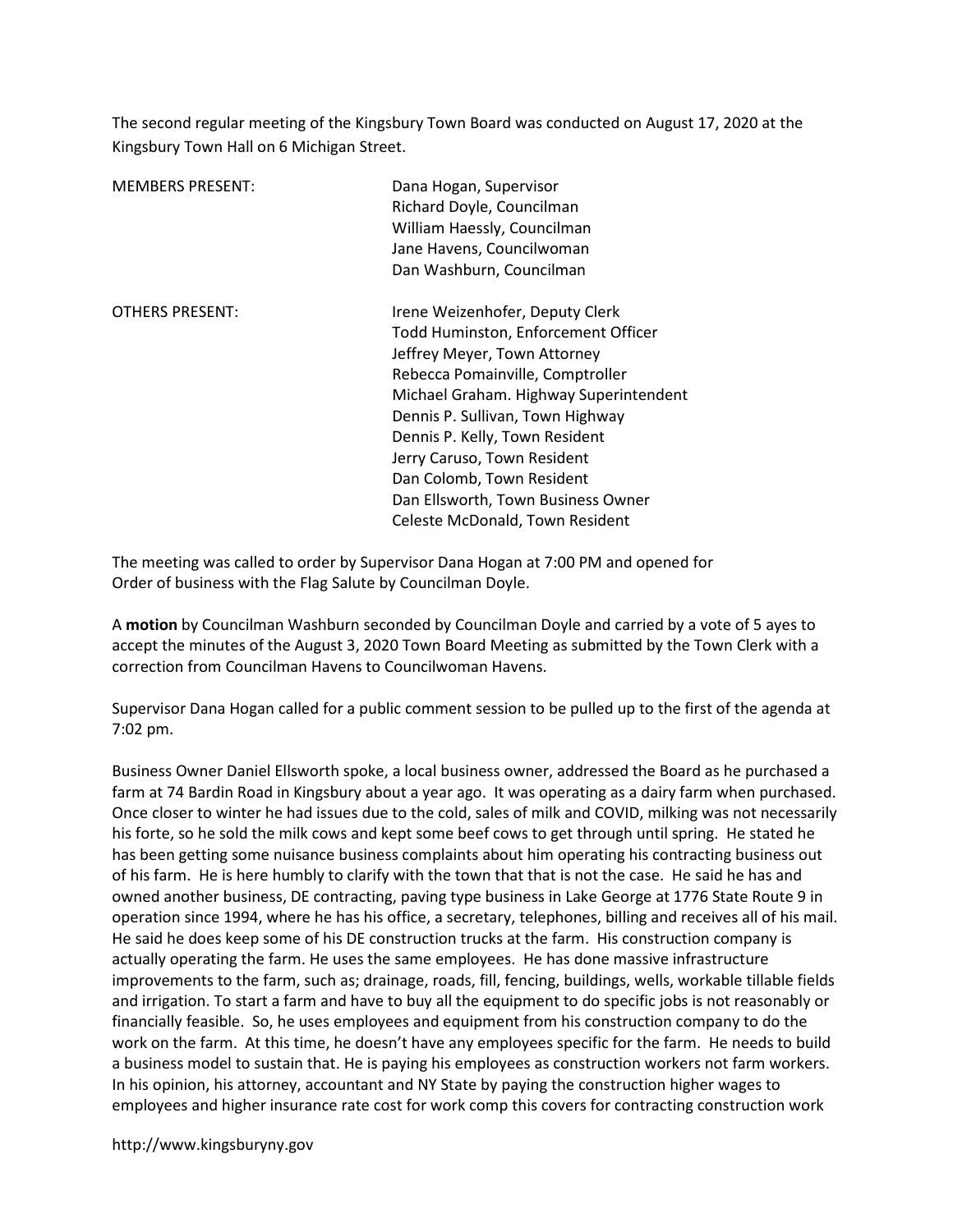employees to work on the farm. It would be an unreasonable burden for him to have to move equipment in & out on a daily basis. He doesn't use all equipment every day, sometimes it sits on the farms for days or weeks, depending on the need. He tries to organize himself and doesn't want to continue down this road defending himself against complaints in the future. He said he has spoken with the Commissioner of Agriculture, trying to give them insight of what is going on. Their opinion is that as long as he is invested and conducting agricultural activities. Also, in the Kingsbury town code it talks about the right to farm in the town of Kingsbury. In the definition section it says agriculture farm operation; any person, organization, entity, association, partnership or corporation engaged in the business of agriculture for profit or nonprofit. So, myself, Dan Ellsworth, LLC and my contracting company are all engaged in agriculture. Dan just purchased another 82 acres which has added to his farm and now has 300 acres. The land was overgrown, he cleared it from brush and planted 60 acres of corn and sold it to Ideal Dairy as feed. He grows a type of hay as well but at this current time he doesn't have animals. By Spring he will have black angus cows. He wants to get to the point of being organic certified so that in the future the farm can stand on its own. He just can't do it without all his construction tools available to him in order to make it happen. He wanted to explain his issues and is hoping to get guidance from the town regarding future complaints. He is willing to take advise, follow protocol's, anything that you ask of me, instruct me to do and help me get the land where it needs to be for a sustainable business. He is not here to cause problems. He needs to make improvements as it was a garbage dump. He feels he is an asset to this community. He says if you drive by other local farm's you'll see other nonagricultural companies and multiple business such as paving, tree business, tractor trailers, dump trucks. He feels he is being targeted as he is the new guy on the block. Supervisor Dana Hogan asked who has targeted him? Dan replied, neighbors. Dan said he just wants to

be part of the community and willing to work with the town in any way. He wants to do the best that he can. Dana Hogan thanked him.

Dana Hogan asked if there were any other public comments? No replies.

Resident Dennis Kelly, commented that in line with the solar energy thing one of the things coming up in the industrial park is looking at selling lot #3 to a propane facility, which is 3 places down from Dennis's place. They are proposing two 30,000-gallon tanks as a default for a company. They are also proposing and suggesting a pilot program, a mortgage tax abatement and one other tax abatement. The sculpt of the project is to start with one-half part-time position to begin with and then over the whole project they are talking about having a total of 3 employees at the facility. In regards to the pilot program, in my respect, it is ridiculous that we give them tax abatement for 10 years to gain 3 jobs. It doesn't make any sense to me, why do it? There is another propane business in town that didn't ask for any of that. I don't understand. I would ask this board when and if it does come to light in the town of Kingsbury that you reject the pilot program because it doesn't benefit in what we're going to lose.

Supervisor Dana Hogan said that it is his understanding that all pilots essentially must be approved by the Town of Kingsbury. There was some discussion recently, based on current policy in place we will have the option to review it. Dana Hogan thanked Dennis.

Resident Jerry Caruso asked is this a definite on this propane thing as these was one years ago that got shot down. Where is lot #3?

Supervisor Dana Hogan said this is a new propane company it is over on County Line Road next to Kingsbury printing.

Supervisor Dana Hogan asked Enforcement Officer Huminston if there was anything on the planning board about this?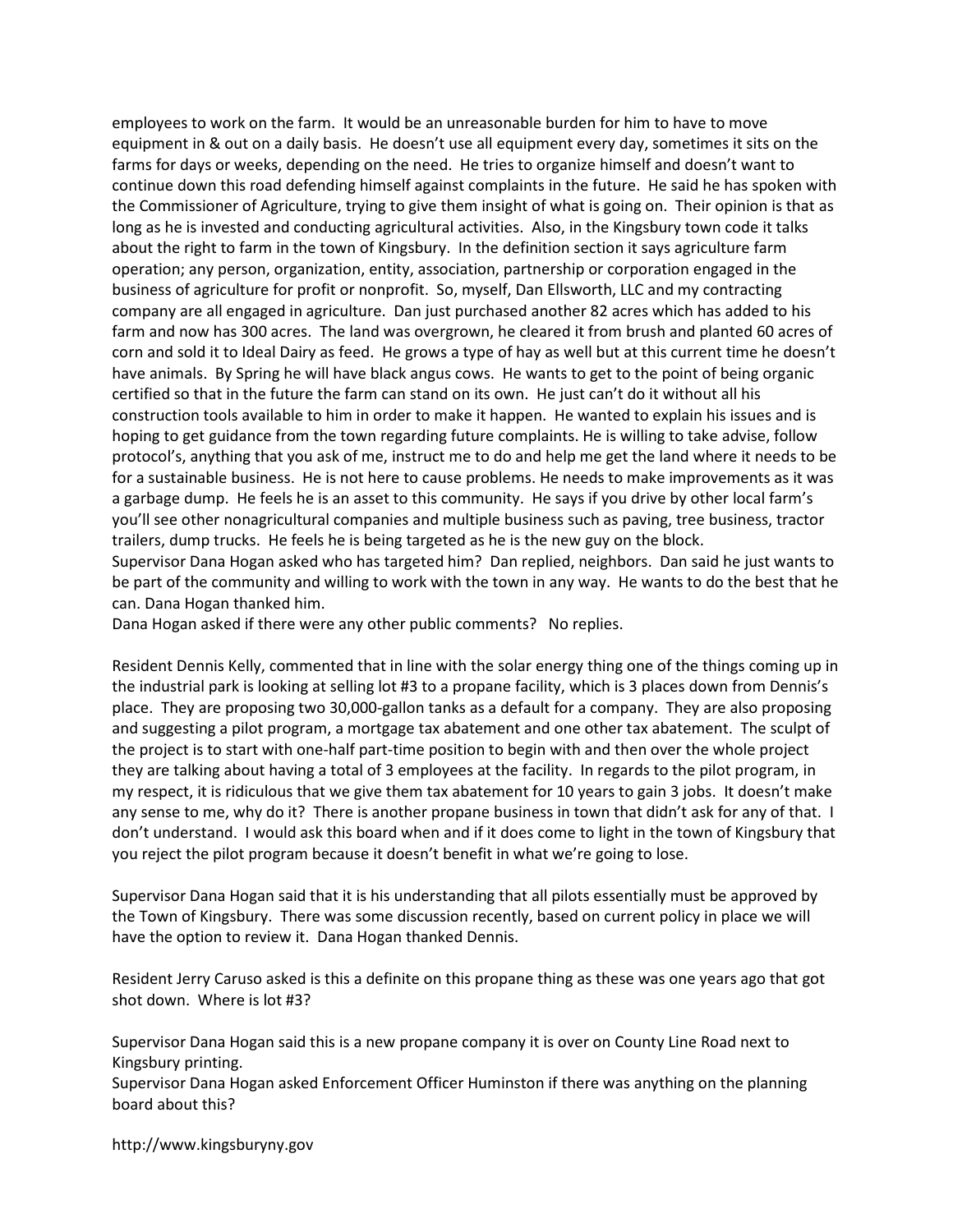Enforcement Officer Humiston responded; I have not heard a thing.

Resident Dan Colomb commented he lives next to Dennis Kelly, he also is obviously not excited about a propane storage facility that close to us. I think it would look like hell, to be perfectly honest. Do they plan on taking in old tanks and storing them too? Look at Amerigas, it looks like hell. I have concerns with the IDA is already wanting to making exceptions to the covenants that are in place and they want to fast-track it. I'm sick and tired, we have regulations to govern these things and they just throw it out the window. We've dealt with shavings that just doesn't fit the profile of the park. It's going to be an eye sore. A guy down the road has granite slabs out front and it looks like hell. There's another skilled fabricator that was required to put fencing up that was affected by a storm 3 years ago and it still looks like hell. I mean, it's becoming a junkyard down there. Some places really take good care of their property. They just want to sell them, get somebody in there then just forget about it. I think it was designed for small businesses. Most people are inside doing their jobs. I live down the road, I think Kingsbury Printing should be made aware of it as they are going to have a negatively effect on their value. These are my concerns.

Supervisor Dana Hogan thanked Dan Colomb and announced the meeting tomorrow on this subject is at the Washington County building.

Supervisor Dana Hogan opened the public hearing at 7:18 pm for public comment regarding number one on the agenda and stated to discuss a proposed local law imposing a limited large-scale solar energy generating land use moratorium. He asked for any public comments.

Resident Dan Colomb spoke and advised there was some concern as there was a talk at the planning board meeting of if it was a good idea to put this in there than why do they need tax relief. They are cutting down 12 acres of trees to put in green energy which is counterproductive, using grassland is one thing they're removing carbon from the air. He doesn't know what Kingsbury has set up for solar. Dan doesn't know how this is even getting into an AG business? Is it because the business name has farm in it?

Supervisor Dana Hogan stated this is not related to any specific project that has approval or pending approval. Dana does have a couple of concerns based on input received. We don't have an agricultural stewardship plan nor a master plan. Dana's understanding is that the state had signed into law an accelerated renewal solar growth generating act for April 2020 and it feels like solar arrays have sped up requests in our community. Warren/Washington County IDA is now looking at whether they want to provide a county wide solar. All of these reasons combined has led me to feel we don't have enough information right now to make a decision to whether or not we should be doing something differently. There was a press release by the Governor's office they indicated that their hope was that solar arrays would utilize landfills, brown fields, abandoned properties. Our concern is we don't have a lot of that in Kingsbury but we do have a lot of fertile farm land. Acknowledging that or not addressing our agricultural stewardship needs we're leaving ourselves potentially long-term negative impact, putting too many of these solar arrays in the wrong places in the town of Kingsbury.

Mr. Colomb commented; he was surprised they weren't talking about putting something like this at the airport which has a huge mass area. This would be perfect, it's all open, next to the industrial park and already fenced in, yet not pursued.

Councilman Richard Doyle replied there is some reflection problems with solar panels with airplanes. We ran into this with Cypress, another solar farm near an airport. They had to get FAA approval.

Mr. Colomb stated this one coming up is a property between Dennis and I, we are right next to the airport in the flightpath. If it's o.k. there, it should be o.k. at the airport. He doesn't mind it being there so much as long as nobody sees it. He doesn't think anybody that lives in a rural area wants to look at it.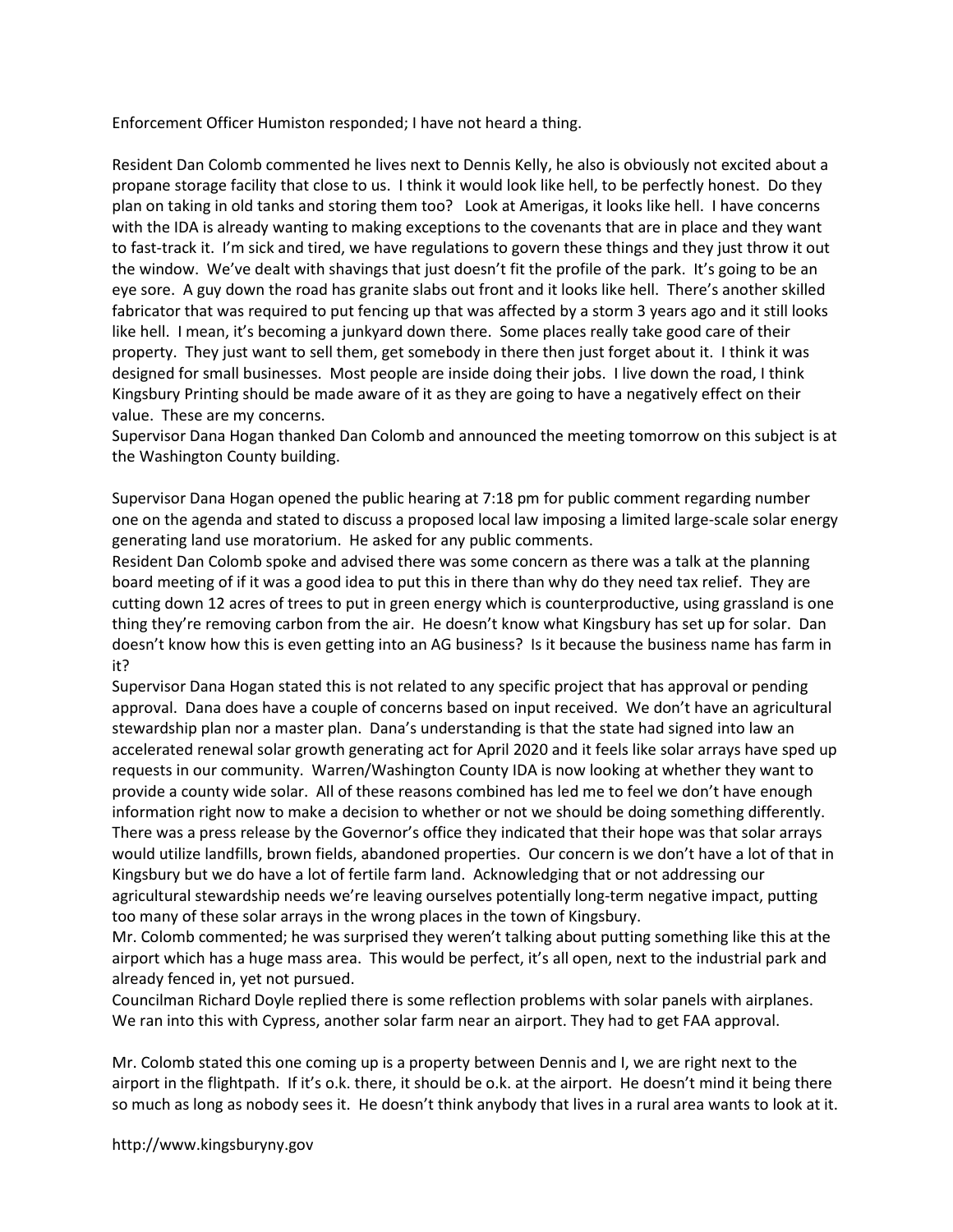On the north side where he is, in a raised ranch, he's going to see the whole thing as they were only willing to put trees only so far down in a very small section. These are some of the things to think about when you are developing a plan. We all love them because it's free energy but we shouldn't have to look at them.

Mr. Caruso asked what is the definition of large scale?

Supervisor Hogan replied anything over 1 megawatt. We do get a lot of phone calls on a regular basis and until someone goes to the planning board and gets their approval we just never know. This is a commercial array not an individual property owner. Again, this not related to any specific project but this just feels like a perfect storm that could be coming our way if we don't do this the right way. We can rescind our moratorium at any time, if needed.

Resident Dennis Kelly questioned this proposal for the moratorium is for a year or two year? Supervisor Dana Hogan replied the moratorium is for 6 months with the opportunity to extend twice more for additional 6-month periods, for an additional year.

Resident Dennis Kelly asked if pilot programs will be discussed?

Supervisor Dana Hogan responded by saying the town of Kingsbury remains opted in real property tax 487 where we retain the authority to negotiate pilots individually to this town, that does not apply to the school nor the county they have opted out. If solar array wants to come in to our community they still have to pay full school and county taxes based on the assessed value of the property.

Resident Dan Colomb asked how do they come up with the assessed value because they are talking about a 12-million-dollar project, is that the dollar amount to be used?

Supervisor Dana Hogan said that is a better question for our assessor. If you want specifics, I can ask her to call you as there are different criteria/methods that can be used for assessments. Leave your telephone number and I'll ask our assessor to call you. I think solar arrays have their own beliefs as how they should be assessed.

Mr. Colomb, commented they mentioned there was a hundred-foot setback on the property and rest of it is going to be enclosed with a fence. There was a question regarding land maintenance. Supervisor Dana Hogan responded that at this point it seems that there are more questions than there

are answers, this is why we need to revisit the moratorium.

Councilman William Haessly commented as he wanted to recap at first the way the taxes are is in our town last year or a year and a half ago, we developed a pilot format agreement that every developer has to use. In accounting it's called a sewer to double declining depreciation in analysis in reverse. In the beginning they pay a small amount of taxes, after 15 years they are paying full taxes on the whole installation. Developers generally don't buy the land; they lease the land. They take over and pay the taxes. Lease agreements are proprietary to the company any may sell their interest to someone else. At the town we have forced the developers to show us the lease agreement so we know what's going on. Anybody else who comes here will still have to pay taxes under the pilot format that we have as a resolution about a year and a half ago. Based value of the whole project the assessor will have to come up with a whole value, there is a formula. Solar companies pay at the same rate, they don't get special deals. The state has indicated they want to identify throughout New York state all the places where solar energy could be put in. Also identify by map where solar could go based on connectivity to power. Our solar areas are our agricultural areas. My concern is that they'll go in and negotiate a real good deal with the land owner, offer to pay his taxes. The farmers will lease their land, which is real good land for 10-12 dollars per acre up to 15. The benefit of leasing this land is they all get an agricultural exemption. This is why we need to identify, from this town, where solar can go. This way our local farmers are not forced out of their farm land because of a developer coming and grabbing it. This is the reason we need the moratorium so town of Kingsbury can have better land use. Councilman Haessly stated this is his take is on this issue.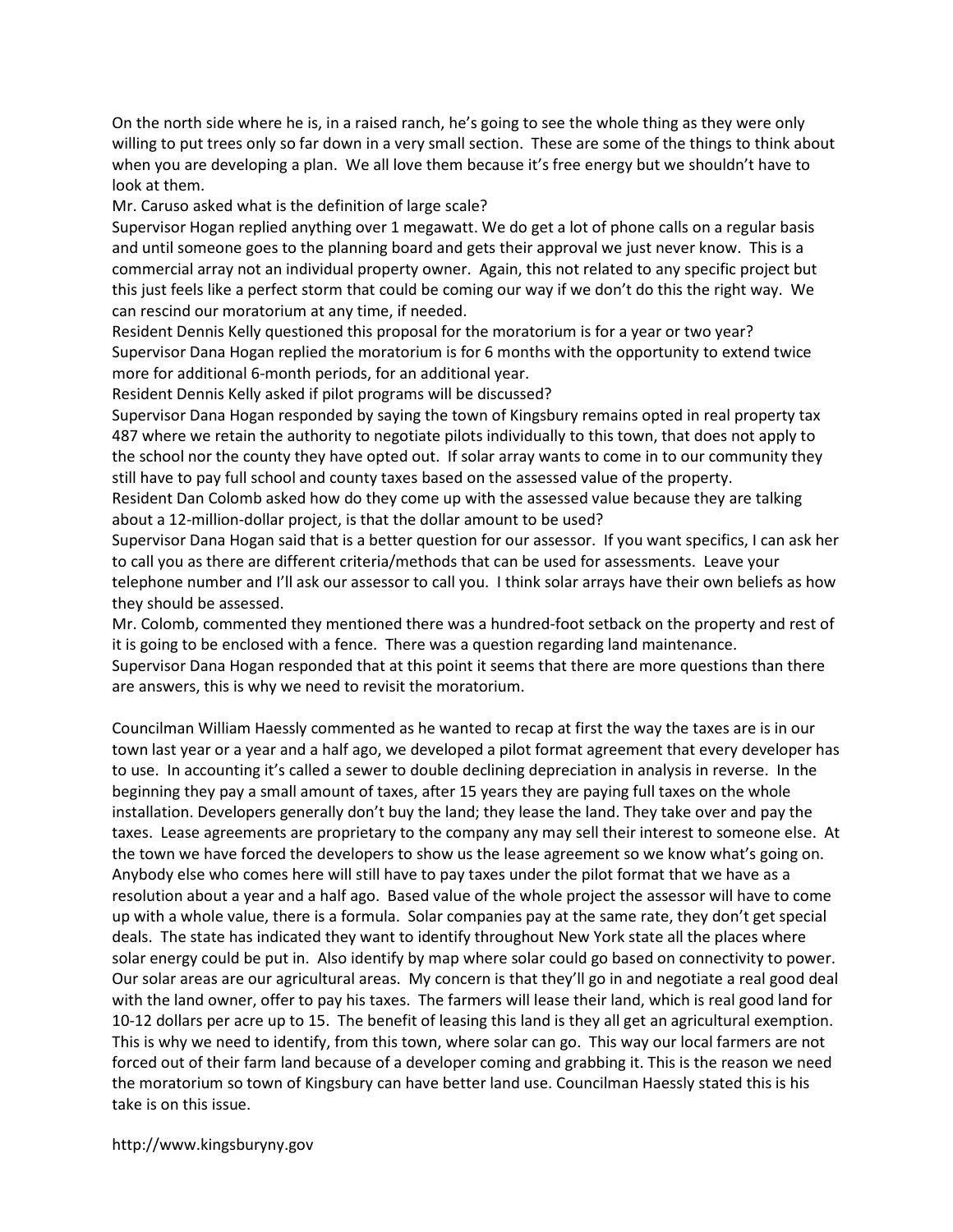Supervisor Dana Hogan asked if there were any more comments on the moratorium? There were no comments.

Supervisor Dana Hogan stated at 7:35 pm he would like to close the public hearing.

A motion by Councilwoman Jane Havens, seconded by Councilman William Haessly and carried by a vote of 5 ayes to accept the local law imposing a limited large-scale energy generating land use moratorium with one change to strike out paragraph III which was a duplicate of paragraph II

### TOWN BOARD OF THE TOWN OF KINGSBURY

### COUNTY OF WASHINGTON, STATE OF NEW YORK

Resolution No. 3 of 2020

Adopted August 17, 2020

Introduced by Councilwoman Havens

who moved its adoption

Seconded by Councilman Haessly

#### RESOLUTION ADOPTING PROPOSED LOCAL LAW

#### IMPOSING A LIMITED LARGE SCALE SOLAR ENERGY GENERATING FACILITY LAND USE MORATORIUM

WHEREAS, pursuant to Section 10 of Municipal Home Rule Law and Sections 264 and 265 of Town Law, the Town Board of the Town of Kingsbury (the "Town") has the authority to adopt local laws amending the Zoning Local Law of the Town of Kingsbury and the Code of the Town of Kingsbury; and

WHEREAS, a sudden increase in developmental pressures within the Town of Kingsbury with respect to development of large scale solar energy generating facilities has raised the prospect that the existing Chapter 280 of the Code of the Town of Kingsbury may not be adequate for the review of the impacts and mitigation of the consequences of such uses and the approval thereof; and

WHEREAS, the Town Board wishes to further evaluate the impact of the existing Solar Energy System PILOT local law, the available option of opting out of the tax exemption under §487 of the Real Property Tax Law, and the possibility of the Counties of Warren and Washington Industrial Development Agency unilaterally negotiating PILOT agreements absent Town approval; and

WHEREAS, the Town Board scheduled a public hearing to be held before the Town Board on August 17, 2020 at 7:05 p.m. at the Offices of the Town of Kingsbury, 6 Michigan Street, Hudson Falls, New York, to hear all interested parties regarding the adoption of a proposed Local Law Imposing a Limited Large Scale Solar Energy Generating Facility Land Use Moratorium; and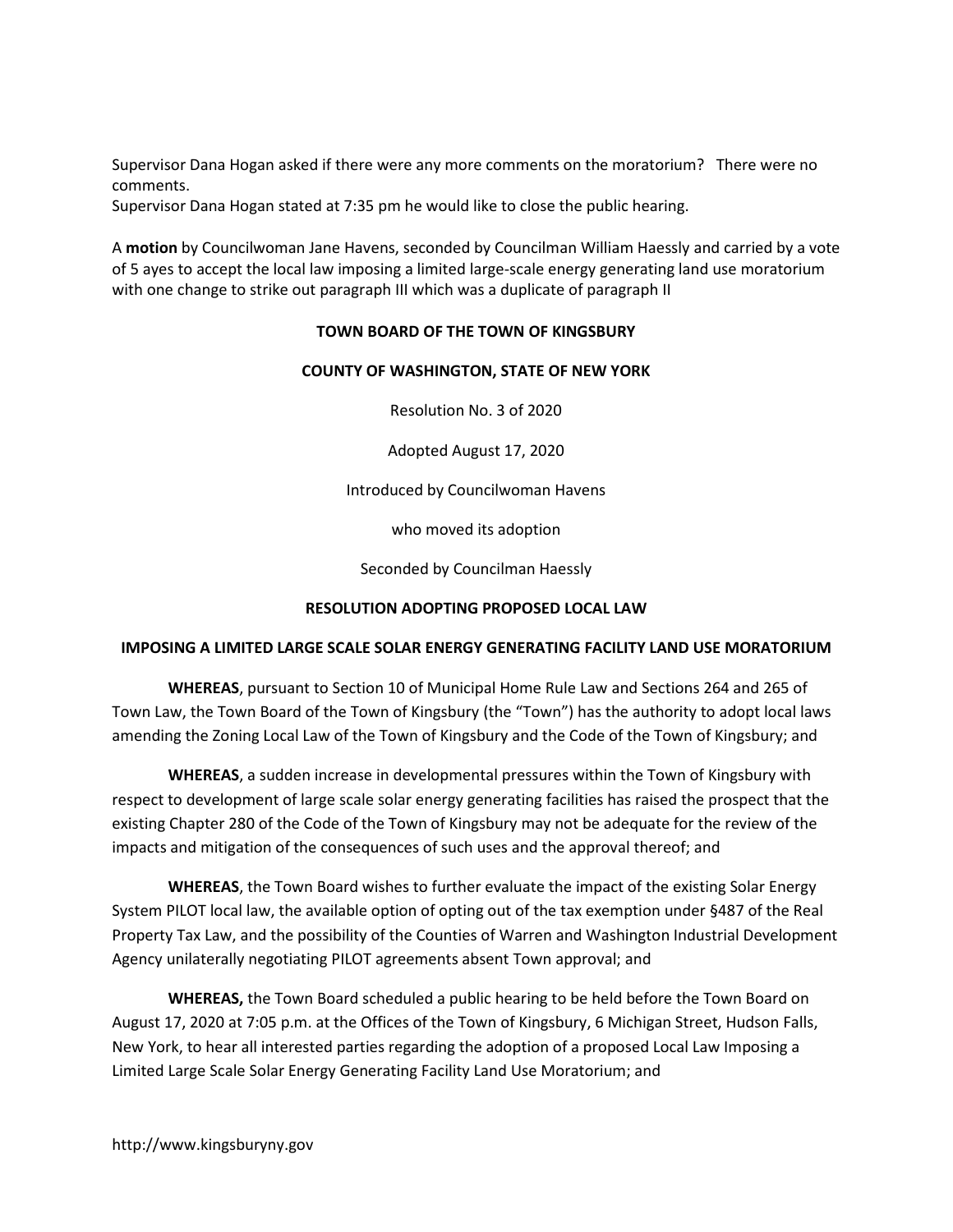WHEREAS, notice of said public hearing was duly posted and then published in The Post Star, the official newspaper of the Town, pursuant to and in conformance with Section 20 of the Municipal Home Rule Law and Sections 264 and 265 of Town Law; and

WHEREAS, said public hearing was duly held and all parties in attendance were permitted an opportunity to speak on behalf of or in opposition to the proposed Local Law; and

 WHEREAS, the proposed Local Law, is a Type II action pursuant to the State Environmental Quality Review Act ("SEQRA"), as codified under 6 NYCRR Part 617 et. seq.

## NOW, THEREFORE BE IT

 RESOLVED, the Board, upon due deliberation of the proposed Local Law and the comments presented at the public hearing, finds that the adoption of the same shall be in the best interests of the Town and protects the public health, safety and welfare. The proposed Local Law is limited in its duration and scope to evaluate the efficacy of the existing zoning regulations as they relate to the large scale solar energy generating facilities and the impact of section 487 of the Real Property Tax Law with respect to establishing programs for the payment in lieu of taxes agreements; and be it further

RESOLVED, the proposed Local Law is hereby adopted, copies of which are attached hereto and made a part hereof; and be it further

RESOLVED, the Clerk is hereby instructed to file a certified copy of the Local Law in the Office of the Secretary of State; and be it further

RESOLVED, the Law shall take effect upon its filing with the Office of the Secretary of State and filing of an affidavit of publication with the Clerk; and be it further

RESOLVED, this resolution shall take effect immediately.

## TOWN OF KINGSBURY COUNTY OF WASHINGTON, STATE OF NEW YORK Local Law No. 2 of 2020

## A LOCAL LAW IMPOSING A LIMITED LARGE SCALE SOLAR ENERGY GENERATING FACILITY LAND USE MORATORIUM

Be it enacted by the Town Board of the Town of Kingsbury ("Town"), County of Washington, State of New York ("State") as follows: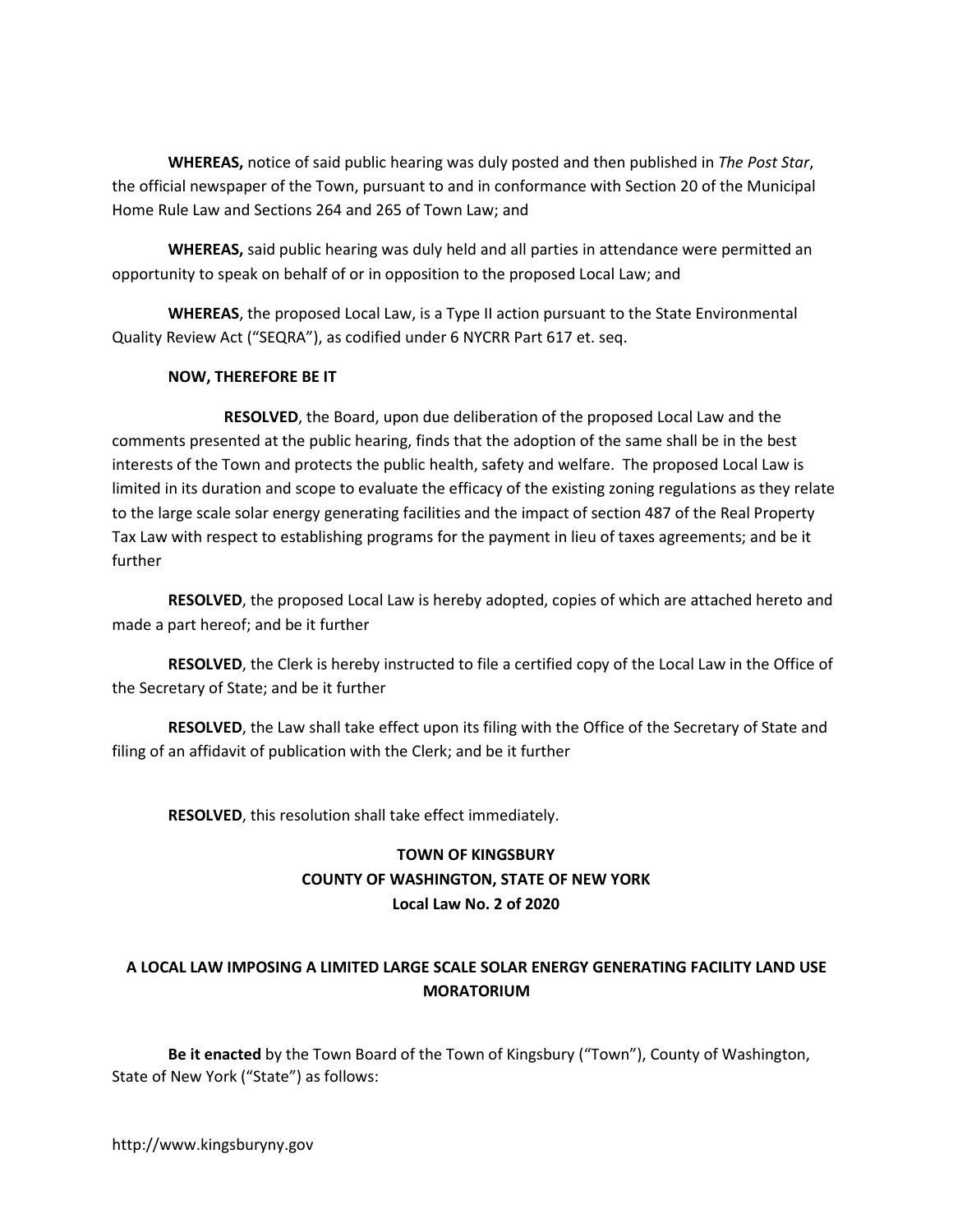## Section 1. Legislative Intent.

 The purpose of this local law is to protect the public health, safety and welfare by restricting the development of large scale solar energy generating facilities within the Town of Kingsbury for a limited period of time in order to further develop and revise the applicable zoning law provisions specific to large scale solar arrays and to review the established policies and procedures to implement a program for payment in lieu of taxes pursuant to section 487(9)(a) of the NYS Real Property Tax Law or opt out of the tax exemption under section 487 of the NYS Real Property Tax Law.

## Section 2. Findings.

 The State of New York has, as a matter of public policy, undertaken a policy to encourage the development of facilities for the generation of solar energy. This includes the passage of Accelerated Renewable Energy Growth and Community Benefit Act, which was included as part of the 2020-2021 State Budget. As the result, there has been a sudden increase in developmental pressures within the Town of Kingsbury with respect to development of large scale solar energy generating facilities. The Town Board is therefore concerned that the existing Chapter 280 of the Code of the Town of Kingsbury ("the Zoning Law") may not be adequate for the review of the impacts and mitigation of the consequences of such uses and the approval thereof.

 There is also little guidance within the provisions of §487 of the Real Property Tax Law with respect to establishing programs for payment in lieu of taxes agreements as an alternative to opting out of the exemption provided thereby. The Town Board wishes to further evaluate the impact of the existing Solar Energy System PILOT local law, the available option of opting out of the tax exemption under §487 of the Real Property Tax Law, and the possibility of the Counties of Warren and Washington Industrial Development Agency unilaterally negotiating PILOT agreements absent Town approval. Therefore, it is necessary and appropriate to implement a temporary and limited moratorium with respect to the development of large scale solar energy generating systems in the Town of Kingsbury. Doing so shall preserve the status quo while the Town Board completes an evaluation and formulates revisions in the Zoning Law to provide for an effective process to regulate, review and approve applications for large scale solar energy generating facilities, and develops policies and procedures for a payment in lieu of taxes program, thereby reducing the possibility that any such zoning revisions may be rendered ineffective and their purpose defeated in the interim, and avoiding the necessity of once again, opting out of the tax exemption afforded under §487 of the Real Property Tax Law.

## Section 3. Moratorium Imposed.

Large Scale Solar Energy Generating Facilities Temporarily Prohibited. For a period of six (6) months following the date of adoption of this local law, no new site plan applications shall be accepted, reviewed, or approved by the Planning Board with respect to large scale solar energy generating facilities, hereby defined as non-farm large scale solar systems generating 1 MW or more of energy for sale to utility companies or for other commercial use. This shall not in any way limit or prevent or hinder the provision of building permits for such existing projects already approved by the Planning Board.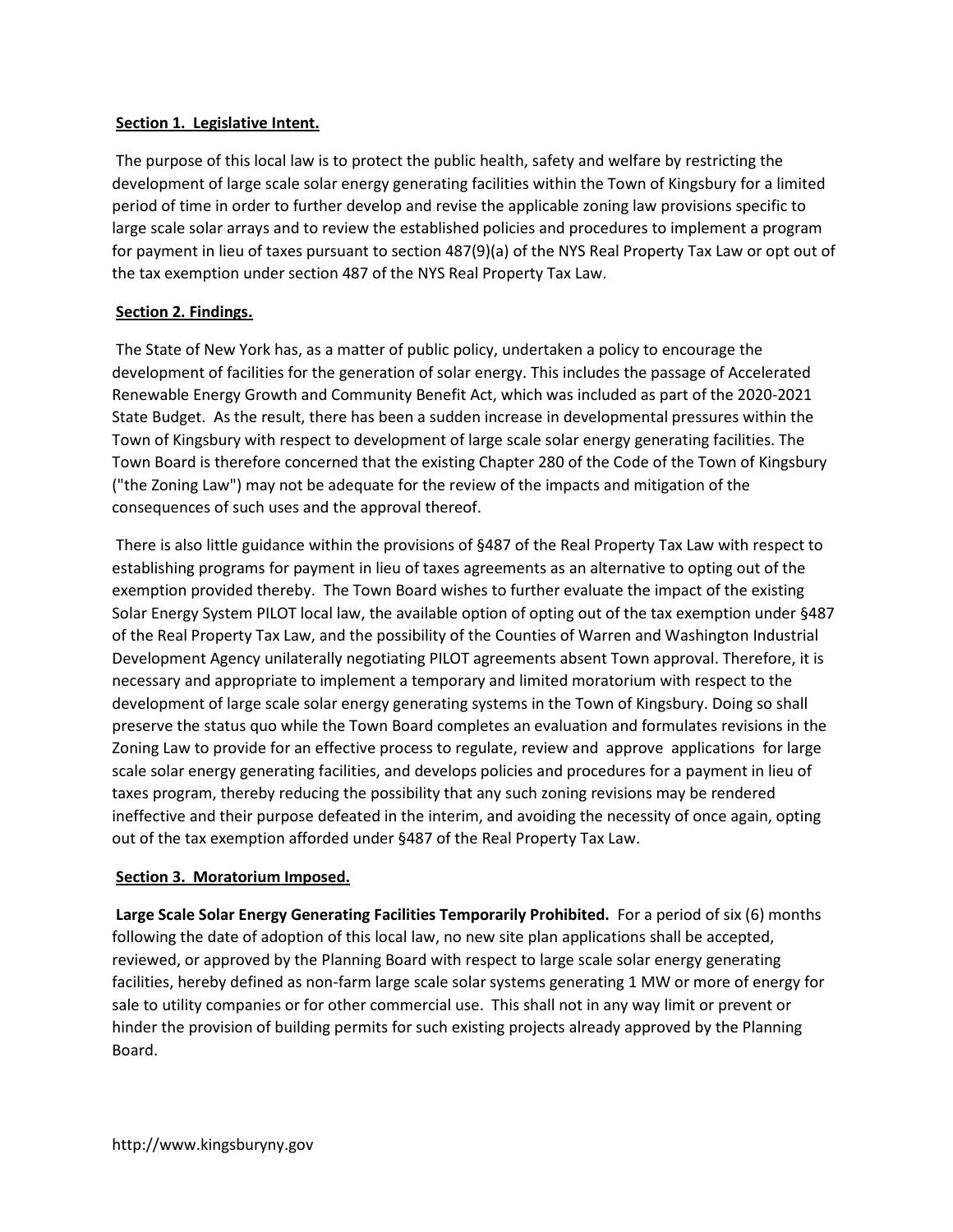A. Evaluation and Revision of Existing Regulations. During the period of the moratorium established by this local law, the Town Board shall endeavor to evaluate and adopt revisions to the Town's Zoning Law to address the use and regulation of large scale solar energy generating facilities and to evaluate and adopt policies and procedures for a payment in lieu of taxes program pursuant to the provisions of Real Property Tax Law §287(9)(a).

## Section 4. Extension of Moratorium.

 This moratorium may be extended for up to two (2) additional periods not exceeding six (6) months each by resolution of the Town Board upon a finding of necessity for such extension.

## Section 5. Relief From Requirements.

 The Town Board reserves to itself the right and sole discretion to vary or adapt the strict application of this local law in the case of unusual hardship or circumstances that would deprive a property owner of the reasonable use of lands affected by this local law. Accordingly, by duly adopted resolution, the Town Board may authorize the Planning Board to review and consider for approval or disapproval a site plan application, the review of which is otherwise precluded by this local law, or the Code Enforcement Officer to issue a building permit that is otherwise precluded by this local law, subject to the regular review process for such special use and site plan, or building permit, under circumstances where:

 An application for a variance is filed, in writing, with the Town Clerk, together with a filing fee in the sum of \$150.00. The application shall specifically identify the land involved, recite the nature and scope of the proposed development, provide a narrative description and a sketch plan of the proposed development, and describe the reasons for which the variance is requested and the grounds upon which it is sought to be approved, including all facts and circumstances upon which hardship is claimed.

- A. All costs incurred by the Town in connection with the consideration of the application for a variance are paid by the applicant, including but not limited to, all professional consulting fees such as attorneys, engineers, and planners.
- B.

The applicant demonstrates that this local law has resulted in unnecessary hardship in that: the applicant has been deprived of substantially all economic use or benefit from the property in question, which must be established by competent financial evidence; the alleged hardship is unique to the applicant's property and does not apply to a substantial portion of other properties in the areas of the Town to which this local law applies; and the variance, if granted, will not pose a present or future risk to the health, safety and welfare of the residents in the vicinity of the proposed development and the Town at large.

 The Town Board may refer any applications for a variance hereunder to the Planning Board, the Zoning Board of Appeals, any other Town board, committee or department, and/or its professional consultants for their advice and recommendations. Nevertheless, all decisions as to the granting or denying of such variances shall be made by the Town Board in its sole and absolute discretion after determining whether the requested variance is compatible with protection of the environment and any contemplated revisions to the Town's Zoning Law. No variance shall be granted unless the Town Board determines the requested variance is compatible therewith.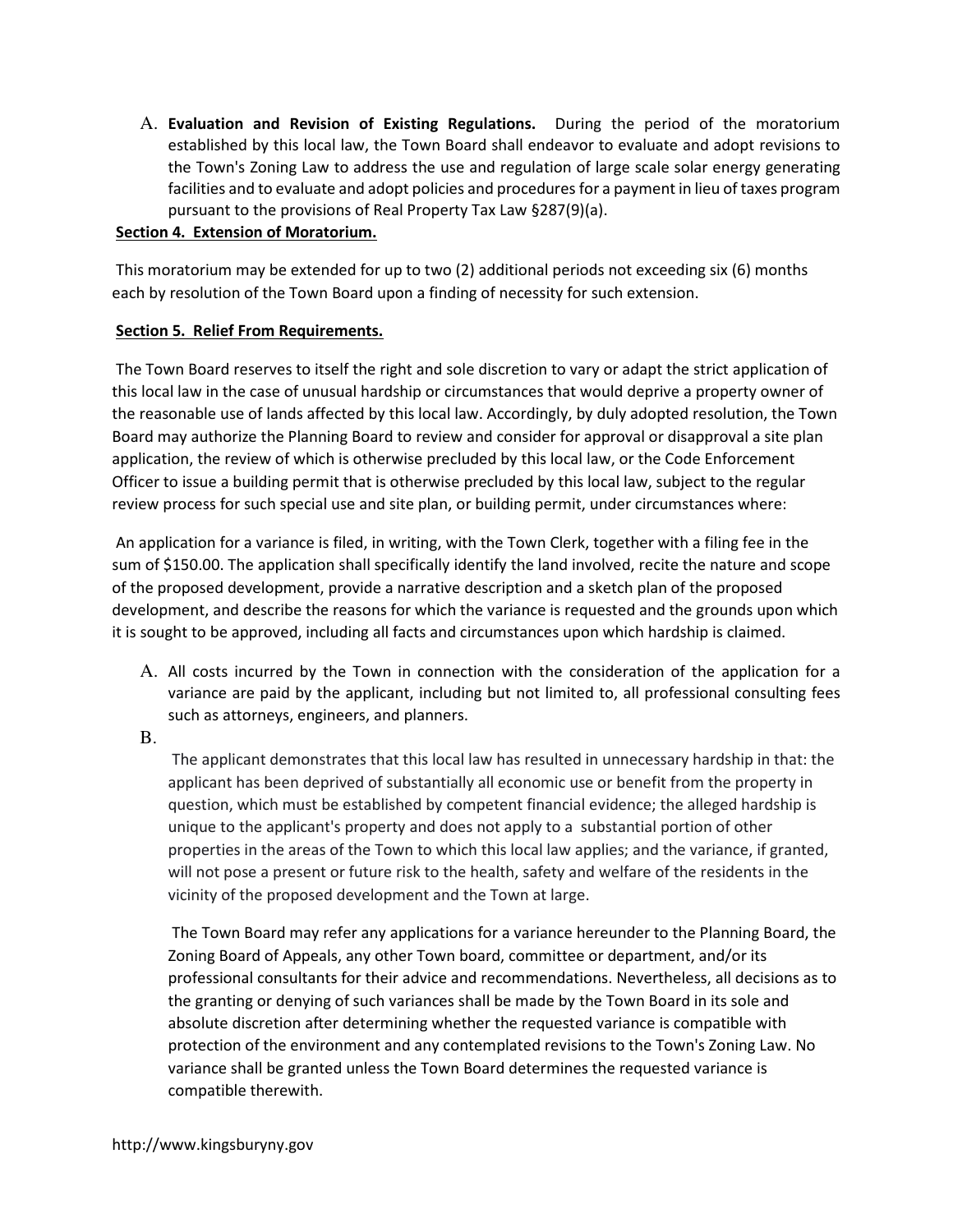- C. The Town Board shall conduct a public hearing on any request for a variance within fortyfive (45) days after it determines that a complete application has been submitted to it. The Town Board shall render its determination upon any application for a variance within sixtytwo (62) days after the conclusion of the public hearing.
- D. The granting of a variance by the Town Board does not preclude or otherwise restrict the Planning Board's review and jurisdiction of the site plan application pursuant to the Zoning Law.

## Section 6. Conflict With Other Laws.

 This local law is enacted pursuant to the provisions of the Town Law and the Municipal Home Rule Law and, during the time it is in effect, it specifically supersedes and shall take precedence over any contrary laws, ordinances and provisions, including but not limited to §267, §267-a, §267-b, §274-a and §274-b of the Town Law of the State of New York, or Town Code of the Town of Kingsbury.

## Section 7. Penalties for Offenses and Enforcement.

 Any person who shall develop or erect or install improvements upon land in violation of this local law, or break ground for the purpose thereof, shall be guilty of a violation and subject to a fine not to exceed \$1,000.00 or six (6) months in jail, or both. Each week a violation continues shall be considered a separate and distinct violation. This local law shall be enforced by the Code Enforcement Officer of the Town of Kingsbury who is hereby granted authority to issue appearance tickets for the purpose thereof. Upon authorization by the Town Board, this local law may also be enforced by civil action brought in the name of the Town for the purpose of obtaining injunctive relief and recovering civil penalties of \$1,000.00 for each week a violation of the local law continues.

## Section 8. Effect of Invalidity.

 If any clause, sentence, phrase, paragraph or any part of this local law shall for any reason be adjusted finally by a court of competent jurisdiction to be invalid, such judgment shall not affect, impair or invalidate the remainder of this local law, but shall be confined in its operation and effect to the clause, sentence, phrase, paragraph or any part thereof, directly involved in the controversy or action in which such judgment shall have been rendered. It is hereby declared to be the legislative intent that the remainder of this local law would have been adopted had any such provisions not been included.

## Section 9. Effective Date.

This local law shall take effect immediately upon adoption.

A motion by Councilman Washburn seconded by Councilman Doyle and carried by a vote of 5 ayes to accept the following agreement: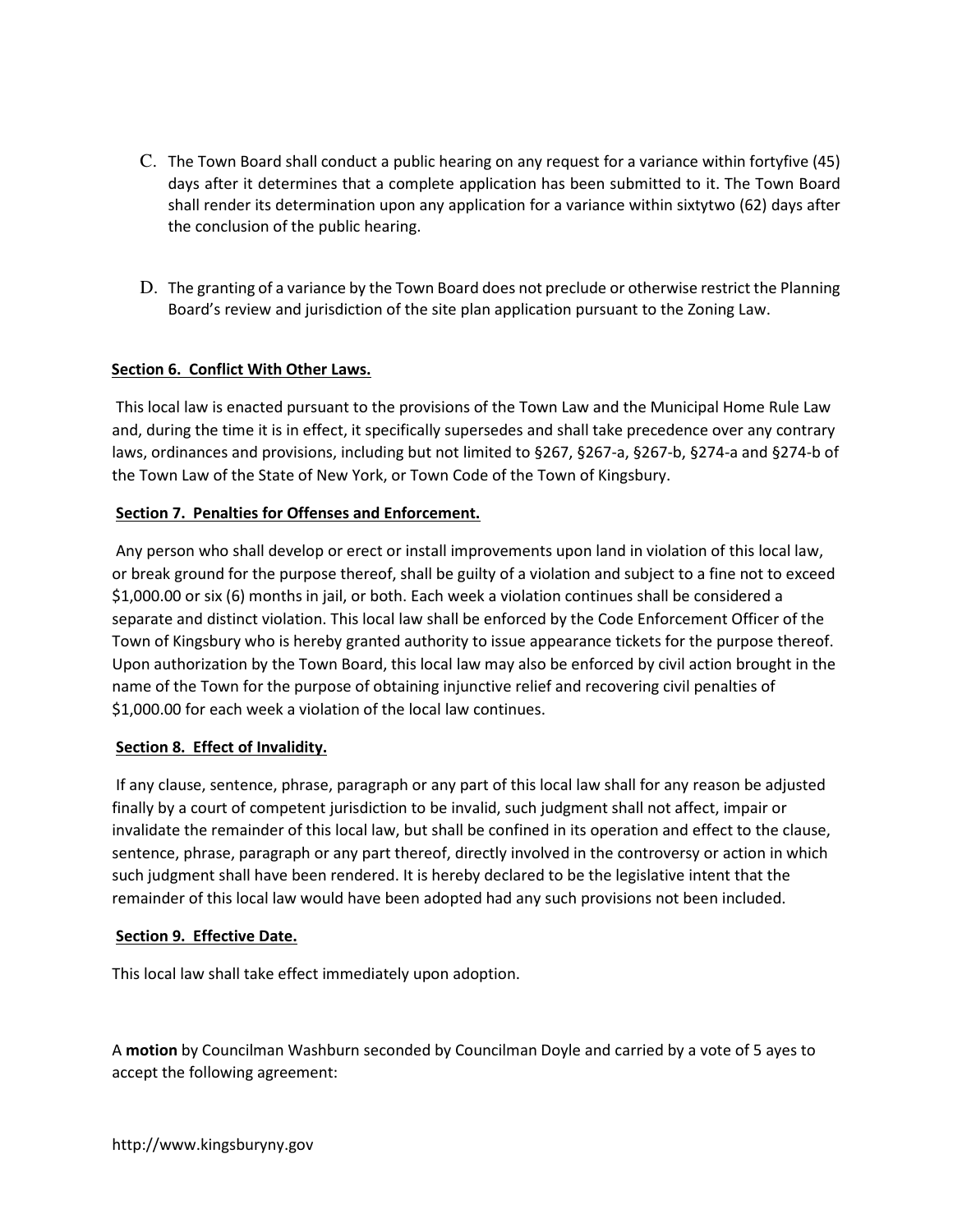**DATE:**

## **TITLE: Exemption of Matters of Local Concern from County Planning Agency Review Agreement**

The following actions shall be considered by the **Town of Kingsbury Town Board** to be of a local, rather than an inter-municipal or county-wide concern, unless such actions would result in the placement, replacement or extension of any structure into the right-of-way of any State or County highway; or unless such actions would result in new entrances onto State or County highways or any highway which serves as a border between adjacent communities:

### Actions of Local Concern-

- 1. The granting of an individual setback, lot-line variance or an area variance for a single-family or twofamily residence;
- 2. Conversion of single-family home to a two-family home;
- 3. The replacement or reconstruction of a facility in-kind, on the same site, within the same footprint;
- 4. Construction or placement of minor structure accessory or appurtenant to existing facilities, including garages, carports, patios, decks, porches, fences, barns, or other buildings not changing land use, density or drainage patterns, including upgrading of buildings to meet building or fire codes;
- 5. The construction or expansion of a single-family or two-family residence on an approved lot that includes the provision of the necessary utility connections and installation, maintenance and/ or upgrade of a drinking water well and a septic system;
- 6. Placement of individual mobile homes through site plan, special permit or variance permitting procedures;
- 7. Agricultural farm management practices, including construction, maintenance and repair of farm buildings and structures, and land use changes consistent with the generally accepted principles of farming;
- 8. Minor temporary uses of land having negligible or no permanent effect on the environment as determined by a negative declaration of significance under the State Environmental Quality Review Act by the referring body;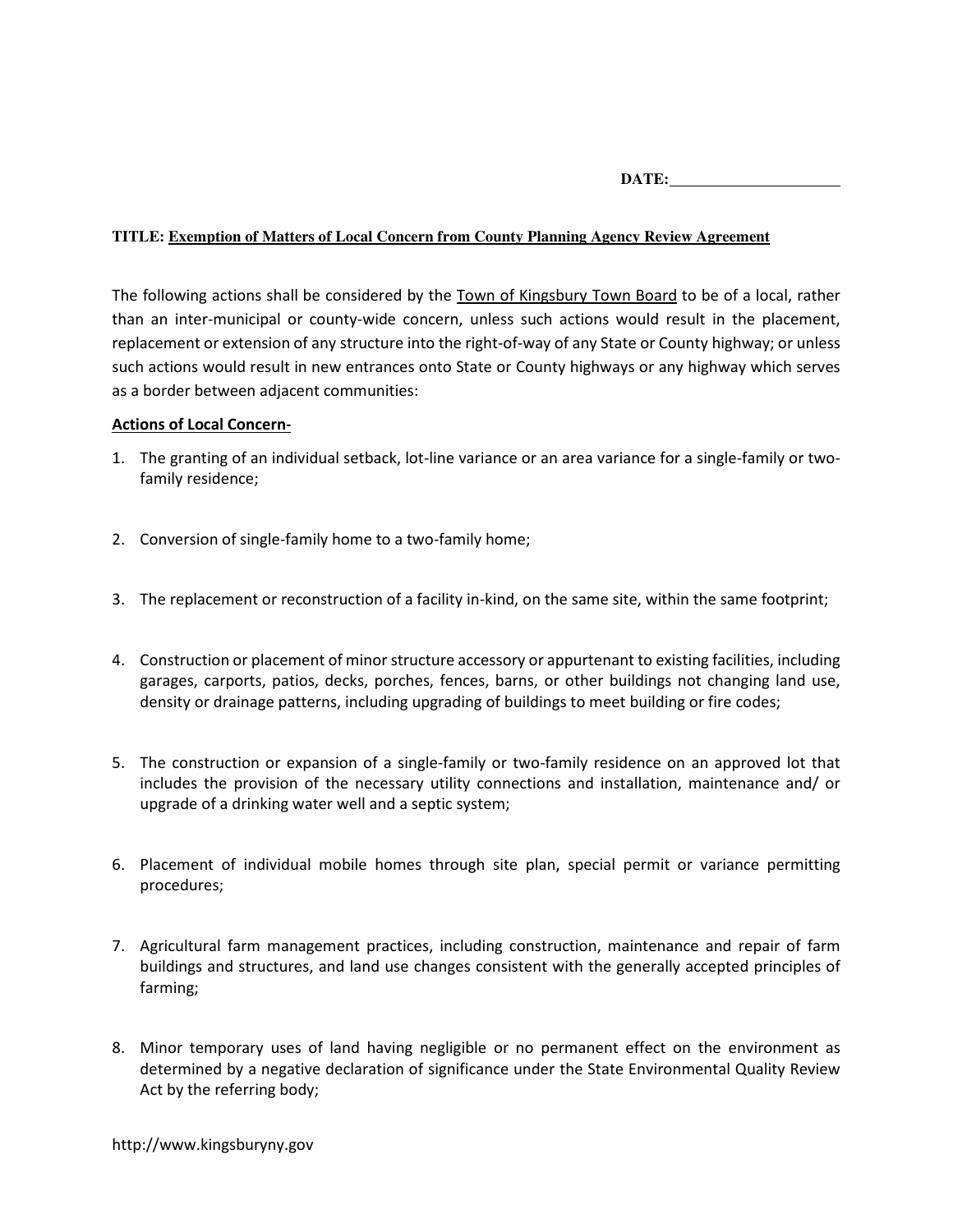- 9. Temporary land use moratoria which do not act to restrict the actions of State, County or other governmental agencies;
- 10. The extension of utility distribution facilities to serve new or altered single or two-family residential structures or to render service in approved subdivisions;
- 11. Home occupations that do not require significant alteration to the building, expansion of water or wastewater facilities, or increased parking;
- 12. Placement of signs which are not visible from State or County highways or visible from any other highway which serves as a border between adjacent communities and placement of signs which are visible from state or County highways or visible from any other highway which serves as a border between adjacent communities which DOES NOT require a variance from the current local law;
- 13. Designation of local landmarks or their inclusion within historic districts.

The following considerations shall apply to exempted actions under this agreement:

- 1. The exemption of the actions shall not preclude any board reviewing an action pursuant to the regulations and zoning of the Town of Kingsbury, at its discretion, from submitting any such action for referral to the County Planning Agency pursuant to the provisions of General Municipal Law Article B, Sections 239 l and m (GML 239). Such referral shall comply with and be bound by all requirements and time frames associated with said section.
- 2. Any board reviewing an action pursuant to the regulations and zoning of the Town of Kingsbury may at any time request the assistance of the Washington County Department of Planning and Community Development to assist in making its determination of the applicability of these provisions.
- 3. The County Planning Agency shall be sent a copy of any public hearing notice required for any project, which would normally be subject to County Planning Agency review pursuant to GML 239 at least ten (10) days prior to the date of such hearing.
- 4. The Washington County Planning Agency shall be provided with a copy of any approval issued for an exempted action.

This agreement shall take effect immediately and shall remain in effect until July 1, 2024 or until such time as it may be amended by one or both parties.

| Signature:<br>'Seal |
|---------------------|
|---------------------|

|  | http://www.kingsburyny.gov |
|--|----------------------------|
|--|----------------------------|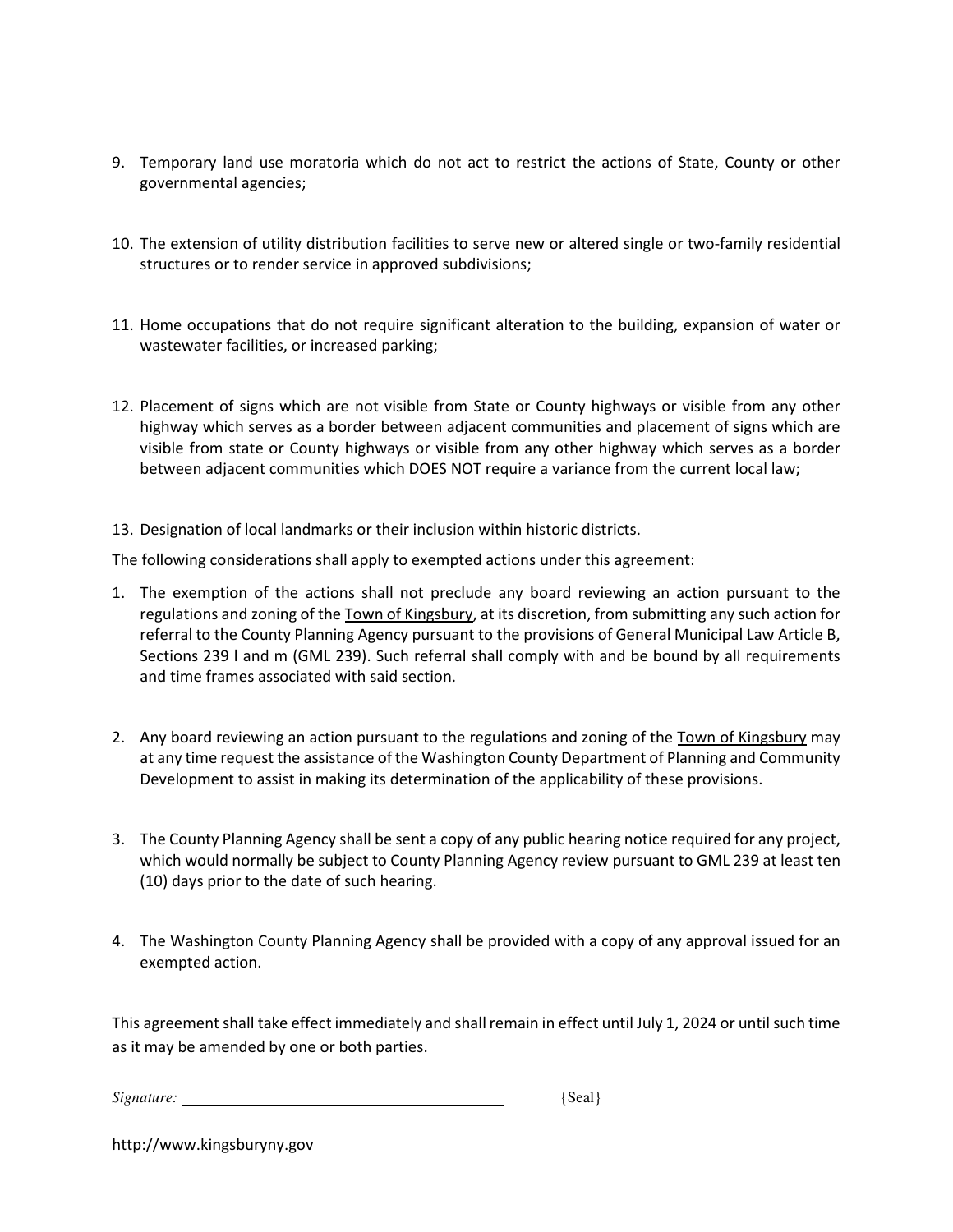*Town of Kingsbury Town Board*, Authorized Official

A motion by Councilman Doyle seconded by Councilwoman Havens and carried by a vote of 5 ayes to adopt the following resolution:

# TOWN BOARD OF THE TOWN OF KINGSBURY COUNTY OF WASHINGTON, STATE OF NEW YORK

Resolution No. 3 of 2020 Adopted August 17, 2020

Introduced by Who moved its adoption

Seconded by

# RESOLUTION TO ADOPT THE RETENTION AND DISPOSITION SCHEDULE FOR NEW YORK LOCAL GOVERNMENT RECORDS (LGS-1)

**RESOLVED, Town Board of the Town of Kingsbury that Retention and** Disposition Schedule for New York Local Government Records (LGS-1), issued pursuant to Article 57-A of the Arts and Cultural Affairs Law, and containing legal minimum retention periods for local government records, is hereby adopted for use by all officers in legally disposing of valueless records listed herein.

FURTHER RESOLVED, that in accordance with Article 57-A:

(a) only those records will be disposed that are described in  $Retention$ and Disposition Schedule for New York Local Government Records ( $LGS-1$ ), after they have met the minimum retention periods described therein:

(b) only those records will be disposed of that do not have sufficient administrative, fiscal, legal, or historical value to merit retention beyond established legal minimum periods.

RESOLVED, that this resolution shall take effect immediately.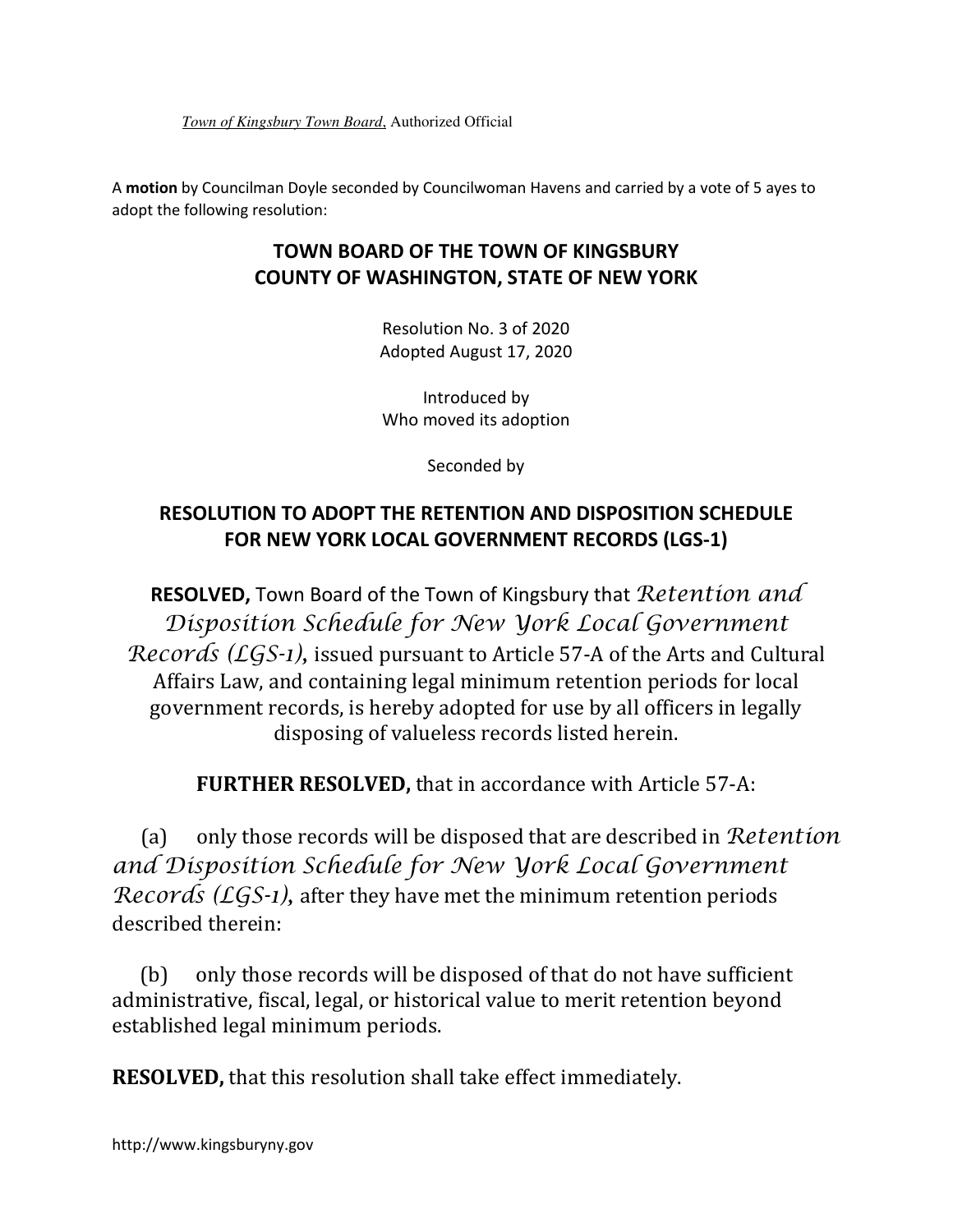Comptroller Rebecca Pomainville recommends the Town continue with the current health coverage for employees. A motion by Councilman Haessly seconded by Councilman Doyle and carried by a vote of 5 ayes to continue with the current health insurance plan for the employees.

Councilwoman Havens made a resolution that she would like to rescind the Local Law 136 adopted 6/20/2005 prohibiting the possession of firearms on Town property, to discuss an alternative law allowing pistol licensees with unrestricted designations to carry concealed on Town property and to hold a public hearing on the proposed. A motion by Councilman Haessly to second the resolution presented by Councilwoman Havens to rescind the Local Law 136 prohibiting firearms on Town property, carried by a vote of 4 ayes and 1 nay.

 Councilman Doyle stated before we rescind the law that is on the books; he had reached out to retired Supervisor Jim Lindsay and retired Councilman Hank Freebern to ask why the firearms law had been passed. Both stated it dealt with the Court and the close proximity to the Town offices. The Judge and the Court Officer had an open carry/concealed carry firearm. The Board was concerned with the people standing in the hallway on court days; they could possibly overtake the Court Officer and take his firearm. Before we rescind the law, the law has a paragraph that indicates the Town Board can grant exemptions for persons to carry in the Town Hall, which is something to be considered by the Board. Councilwoman Havens stated the floor plan of the former Town Hall is different than the current Town Hall. The current Town Hall is separate from the Town Court; anything the Board does would exclude the Court. Councilwoman Havens continued to express her opinions in regard to research she had conducted about firearms and people who carry firearms. Councilwoman Havens would like to set a Public Hearing to hear what the Public has to say.

Councilman Haessly expressed his opinions in regard to the right to carry firearms.

Councilwoman Havens re-read her proposed resolution to rescind Local Law 136.

Supervisor Hogan asked Councilwoman Havens if her resolution reads to rescind the current law immediately and then schedule a Public Hearing. Councilwoman stated the verbiage in Local Law 136 is really bad and she would like to start at square one.

Attorney Meyer stated procedurally the laws and resolutions require to be replaced or substituted with a similar mechanism. Resolutions can change resolutions: a local law can replace a local law. A new local law would need to be prepared and introduced at a Public Hearing if you want to completely rescind and make changes to Local Law 136.

Attorney Meyer suggested Councilwoman Havens and Councilman Haessly give him their thoughts; he could get them a draft and introduce it at the next Board Meeting.

Councilwoman Havens withdraws her motion to rescind Local Law # 136 prohibiting firearms on Town property. A motion by Councilwoman Havens seconded by Councilman Haessly and carried by a vote of 4 ayes and one nay to confirm with the Town Council and Councilman Haessly to introduce a proposal at the next Town Board meeting on September 8, 2020 to amend Chapter 136 to provide for the complete re-write of the law which states that you are allowed to carry firearms if you have an unrestricted carry permit. Supervisor Hogan votes no on any changes he feels the law is relatively flexible in its current form.

Resident Dennis Sullivan, a Highway employee, stated be prepared, if the law is passed for firearms to be allowed at Town Hall; Highway employees who hunt will have their hunting guns, bows, arrows, etc. on Town property at the Highway Garage.

The discussion continued. Enforcement Officer asked if any of the employees who work for the Town have been asked by the Town Board how they feel about firearms being allowed on Town property. Councilwoman Havens will contact Town employees within the next two weeks.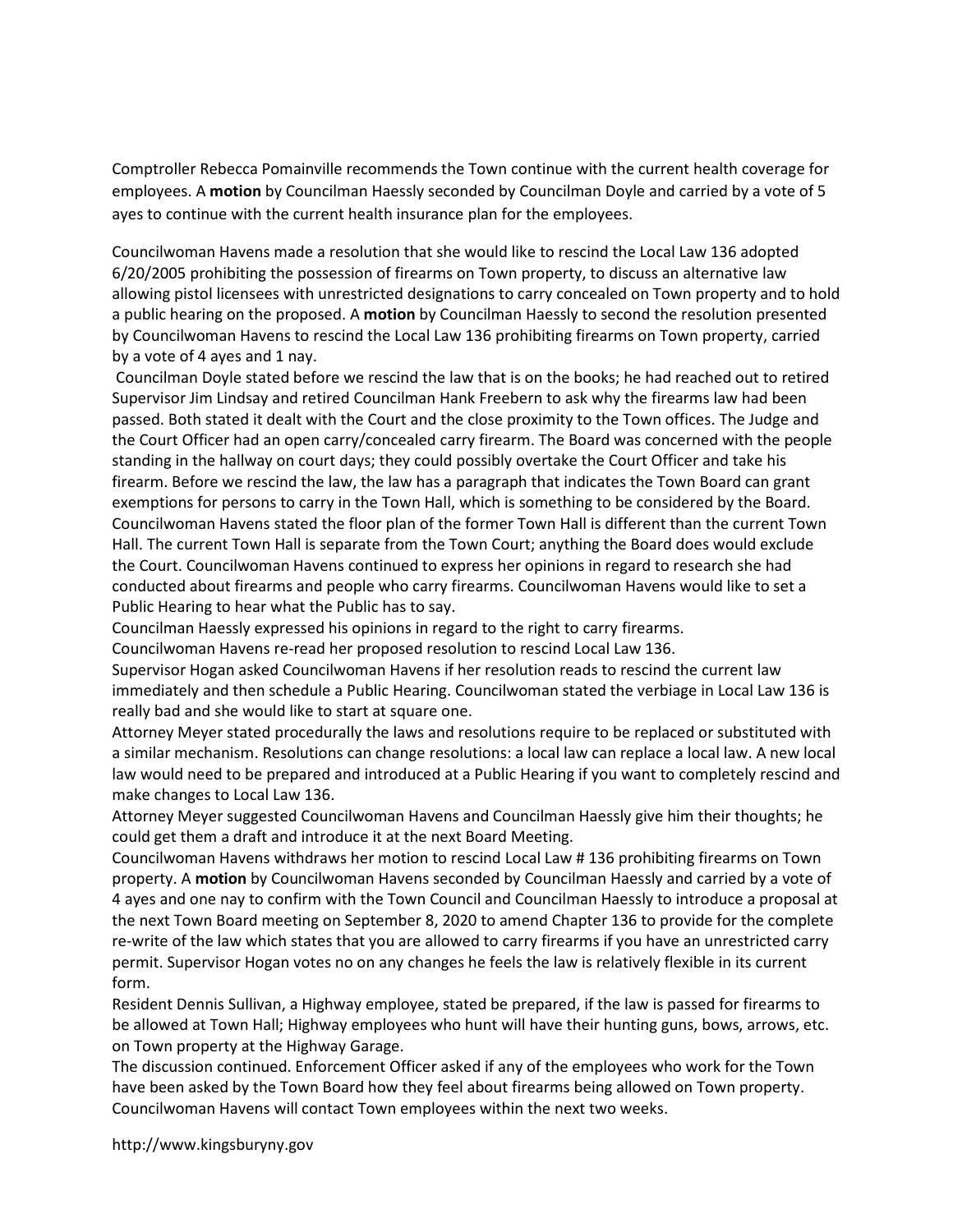### LEGAL UPDATE:

Attorney Meyer has contacted Kevin Egan of Charter to set up a meeting but has not heard anything at this time.

Councilman Haessly reported the cable company would be willing to drop the number of houses from 35 to 20 to provide service. He is concerned they are aware that some areas may not qualify for service.

## ENFORCEMENT OFFICER:

 Todd Humiston received quotes for public notice signs; for permanent aluminum signs, 3 feet tall two feet wide in the price range of \$85 to \$110. There was also an option of a coroplast sign where you would write in and it would be a one-time use sign for approximately \$50 each. The Comptroller and Humiston recommend a one-time use coroplast sign with the cost of the sign added in to the applicant's fee, with no additional cost to the Town. After discussion, the Comptroller will research and negotiate better pricing and do up a purchase agreement and have it set to re-order quickly.

Enforcement Officer Humiston asked Jeffrey Meyer, Town Attorney if there was an option for a Local Law to avoid expenses to adopt a Local Law each time there was a change in the Town fee schedule. Attorney Meyer stated he could be given direction to introduce a Local Law.

Humiston received no comments from the Board on the draft of the updated Peddler's, Solicitors Law he had sent to the Board. Attorney Meyer stated a Public Hearing must be scheduled to amend the current law. A motion by Councilwoman Havens seconded by Councilman Washburn and carried by a vote of 5 ayes to schedule a Public Hearing on September 21, 2020 to amend the Peddler's Law.

### HIGHWAY SUPERINTENDENT:

Michael Graham reported the new excavator had arrived. Town of Fort Edward Highway Superintendent Brian Brockway would like to purchase the old excavator but it must be deemed surplus by the Town Board. A motion by Councilwoman Havens seconded by Councilman Doyle and carried by 5 ayes to deem the CAT 214 Excavator surplus.

#### COUNCIL REPORT:

Councilwoman Havens shared an incident that occurred at the family store, Falls, Farm and Garden where chainsaws were stolen. The family has received threats since the incident. She is sorry to report that thieves are here in this area and due to the Bail Reform Law criminals are empowered.

 A motion was made by Councilman Washburn seconded by Councilman Doyle and carried by a vote of 5 ayes to accept the reports of certain town officers for the month of July as follows:

|             | Dog Control Officer: Complaints/Calls __26 __; Seizures _0 ____; Written Warnings __1 __;<br>Unlicensed Dogs 6 ; Euthanasia 0;<br>Summons Issued ___ 0___; Bites Investigated 0;<br>Mileage 501 (45,534).           |  |
|-------------|---------------------------------------------------------------------------------------------------------------------------------------------------------------------------------------------------------------------|--|
| Town Clerk: | Paid to EnCon 0; Paid to Supervisor 2,242.75;<br>State Share of Bingo 0: State Share of Games of Chance 0;<br>Paid to the Village of Hudson Falls _200.00 _; Paid to Ag & Markets for<br>Population Control 138.00. |  |
|             | Town Comptroller: Receipts 378,180.04 ; Disbursements 420,062.03.                                                                                                                                                   |  |